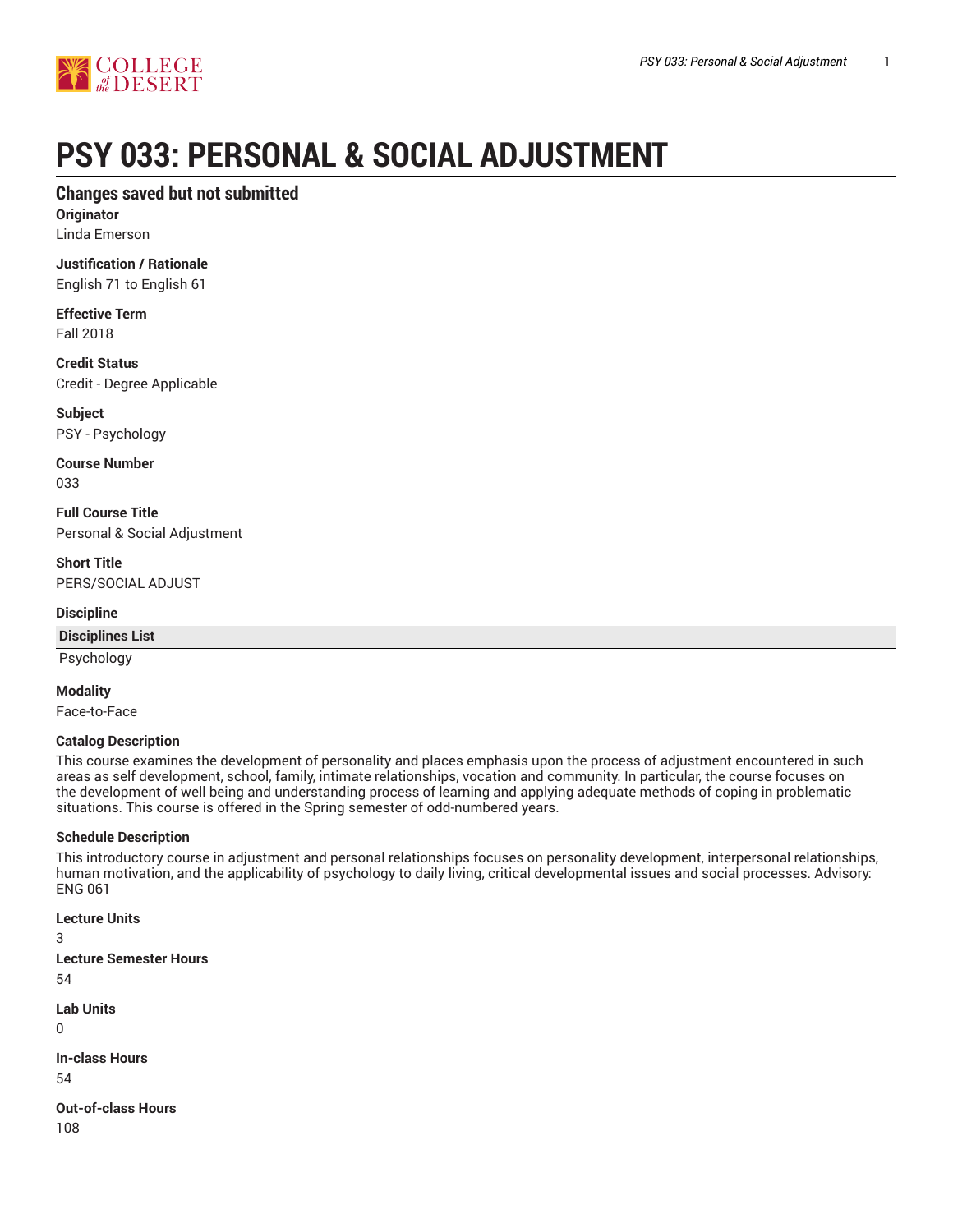

#### **Total Course Units**

3 **Total Semester Hours**

162

**Prerequisite Course(s)** Advisory: ENG 061

# **Required Text and Other Instructional Materials**

**Resource Type** Book

#### **Author**

Duffy, K.G. Atwater, E.

#### **Title**

Psychology for Living: Adjustment, Growth, and Behavior Today

#### **Edition**

11th

### **City**

Upper Saddle River, NJ

#### **Publisher**

Prentice-Hall

**Year**

2014

# **College Level**

Yes

#### **Flesch-Kincaid Level**

12

#### **Class Size Maximum**

30

#### **Entrance Skills**

Synthesize ideas and information from multiple sources.

#### **Requisite Course Objectives**

ENG 061-Use theses to organize paragraphs into coherent analyses.

ENG 061-Demonstrate the ability to think critically and express ideas using various patterns of development.

ENG 061-Demonstrate the ability to use research skills including library resources such as books, periodicals, electronic databases and online resources such as the internet.

ENG 061-Demonstrate the ability to read and respond in writing beyond the literal interpretation of the text.

#### **Entrance Skills**

Form a controlling idea in writing.

#### **Requisite Course Objectives**

ENG 061-Use theses to organize paragraphs into coherent analyses. ENG 061-Demonstrate the ability to think critically and express ideas using various patterns of development. ENG 061-Demonstrate the ability to read and respond in writing beyond the literal interpretation of the text.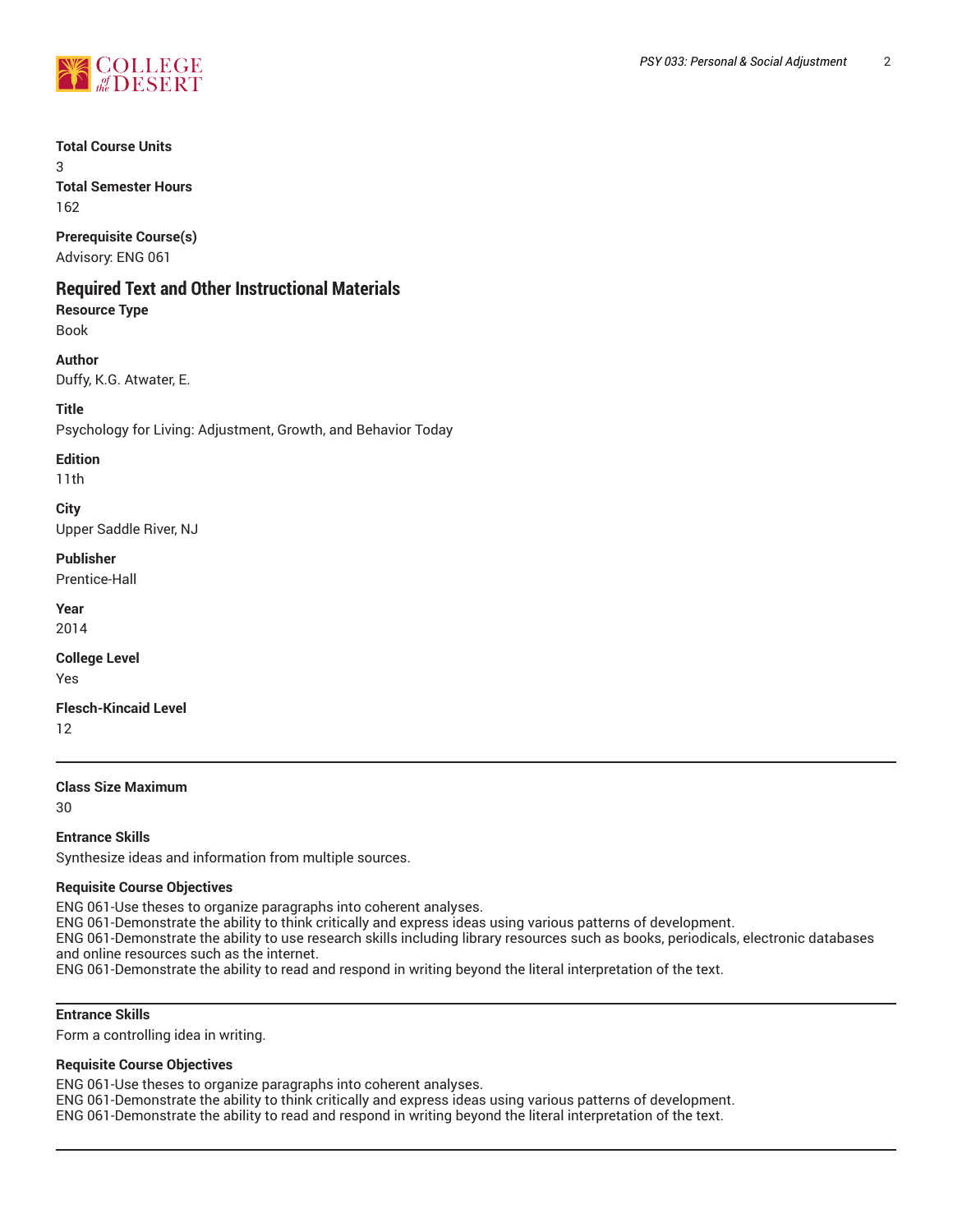

#### **Entrance Skills**

Evaluate and use specific data to support general ideas.

#### **Requisite Course Objectives**

ENG 061-Demonstrate the ability to think critically and express ideas using various patterns of development. ENG 061-Demonstrate the ability to use research skills including library resources such as books, periodicals, electronic databases and online resources such as the internet. ENG 061-Demonstrate the ability to read and respond in writing beyond the literal interpretation of the text.

#### **Course Content**

- a. Self Direction in a Changing World
- b. Childhood
- c. Affirmative Aging-Adulthood
- d. Seeking Selfhood
- e. Health
- f. Taking Charge
- g. Motives and Emotions
- h. Friendships
- i. Leader or Follower
- j. Work and Leisure
- k. Sexuality
- l. Love and Committment
- m. Stress
- n. Mental Disorders
- o. Treating Mental Disorders
- p. Grief, Death and Dying

#### **Course Objectives**

|              | <b>Objectives</b>                                                                                                                                                                                              |
|--------------|----------------------------------------------------------------------------------------------------------------------------------------------------------------------------------------------------------------|
| Objective 1  | Evaluate one's own adjustment and growth in reference to clearly defined personal and societal values.                                                                                                         |
| Objective 2  | Identify specific problem-solving techniques for dealing with common difficulties encountered when interacting with<br>others.                                                                                 |
| Objective 3  | Identify, analyze and critically assess common techniques for coping with stress occurring in the context of<br>employment, common human relationships, society at large, physical illness and mental illness. |
| Objective 4  | Identify the essentials of the most widely accepted scientific theories of personal and social development and<br>demonstrate the ability to apply them in relevant contexts.                                  |
| Objective 5  | Identify and assess personal characteristics with regard to their impact upon the development of self-esteem.                                                                                                  |
| Objective 6  | Identify those concepts and techniques which facilitate effective participation in group interaction and to<br>demonstrate skill in their application through participation in specific group activities.      |
| Objective 7  | Identify and evaluate those personality characteristics and skills which are essential to effective leadership in specific<br>types of situations.                                                             |
| Objective 8  | Synthesize the nature and importance of intimacy in one's personal and social development.                                                                                                                     |
| Objective 9  | Examine the process of communication, identifying those characteristics which maximize effective communication<br>as well as those which interfere with successful communication.                              |
| Objective 10 | Assess the effectiveness of different listening styles in relation to specific listening situations.                                                                                                           |
| Objective 11 | Demonstrate an understanding and accepting one's self and show why gaining such an understanding is of critical<br>importance in one's personal and social development.                                        |

#### **Student Learning Outcomes**

|           | Upon satisfactory completion of this course, students will be able to:                                         |
|-----------|----------------------------------------------------------------------------------------------------------------|
| Outcome 1 | Recognize/identify the major theories, concepts and perspectives as related to personal and social adjustment. |
| Outcome 2 | Apply psychological theories, concepts and values to demonstrate awareness of self and others.                 |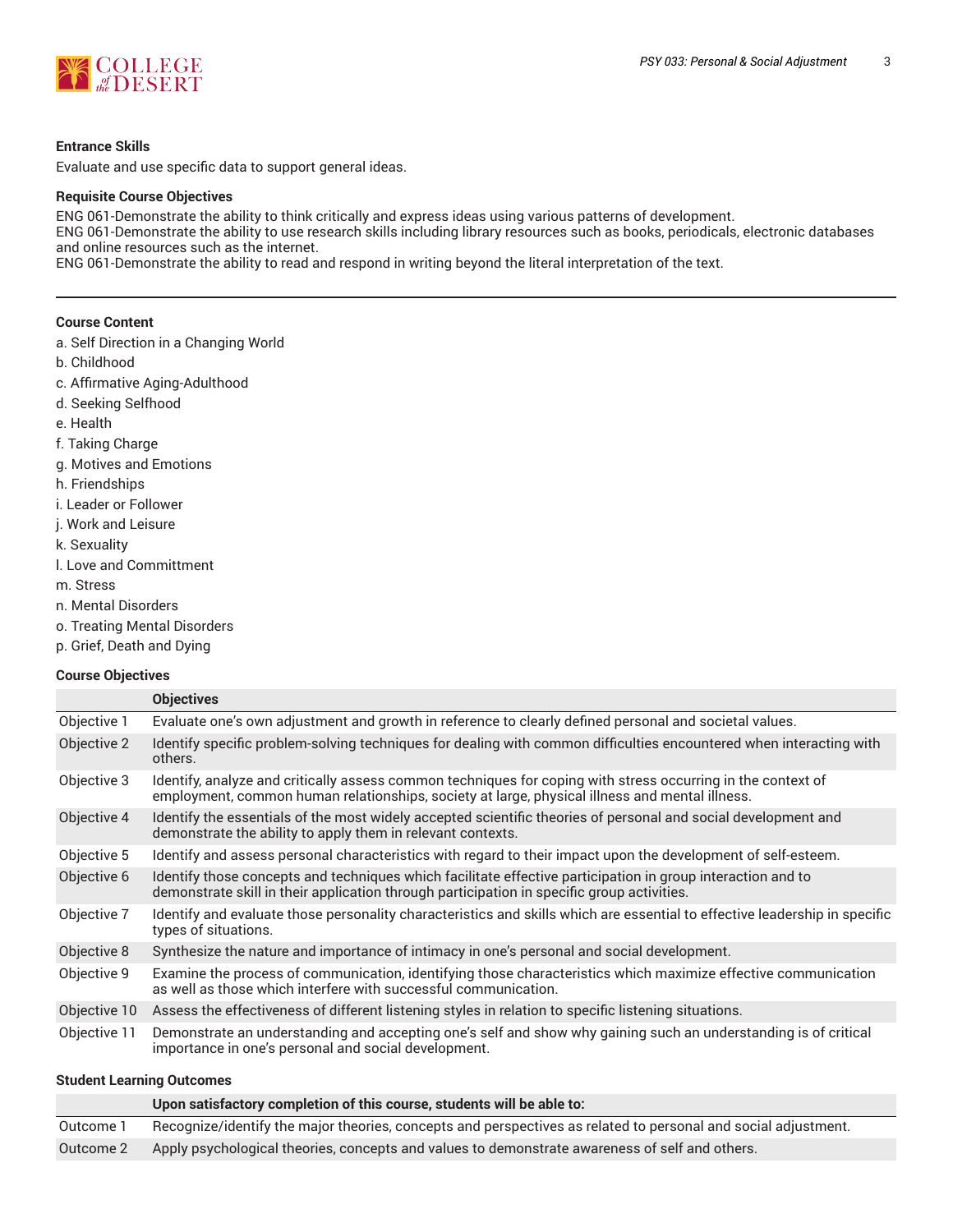

| Outcome 3 | Identify and appreciate major physical, environmental, and cultural influences on adjustment.                                                            |
|-----------|----------------------------------------------------------------------------------------------------------------------------------------------------------|
| Outcome 4 | Identify potential problems that take place in human adjustment and demonstrate attitudes and behaviors needed to<br>adjust and cope.                    |
| Outcome 5 | Identify attitudes and behaviors associated with developing and sustaining successful intrapersonal adjustment and<br>interpersonal/social relationships |
| Outcome 6 | Demonstrate effective skills which improve personal and social adjustment through the use of techniques and<br>strategies presented in class.            |
| Outcome 7 | Identify sources of stress, the effects on psychological and physiological well-being and apply effective stress<br>management techniques.               |

#### **Methods of Instruction**

| <b>Method</b>                | Please provide a description or examples of how each instructional<br>method will be used in this course. |
|------------------------------|-----------------------------------------------------------------------------------------------------------|
| Activity                     |                                                                                                           |
| Self-exploration             |                                                                                                           |
| Participation                |                                                                                                           |
| Lecture                      |                                                                                                           |
| Discussion                   |                                                                                                           |
| Collaborative/Team           |                                                                                                           |
| <b>Methods of Evaluation</b> |                                                                                                           |

| <b>Method</b>                                    | Please provide a description or examples of how<br>each evaluation method will be used in this course. | <b>Type of Assignment</b> |
|--------------------------------------------------|--------------------------------------------------------------------------------------------------------|---------------------------|
| College level or pre-collegiate essays           |                                                                                                        |                           |
| Student participation/contribution               |                                                                                                        |                           |
| Mid-term and final evaluations                   |                                                                                                        |                           |
| Tests/Quizzes/Examinations                       |                                                                                                        |                           |
| Group activity participation/observation         |                                                                                                        |                           |
| Presentations/student demonstration observations |                                                                                                        |                           |
| Guided/unguided journals                         |                                                                                                        |                           |
| Critiques                                        |                                                                                                        |                           |
| Written homework                                 |                                                                                                        |                           |

#### **Assignments**

#### **Other In-class Assignments**

Listen to lecture(professor and/or guest speaker) and take notes.

View film clips and critique.

Presentations by students, either individually or as a group.

Review reading in textbook and ancillary handouts.

Small group discussions.

Examinations.

#### **Other Out-of-class Assignments**

a. Readings in the textbook and in recommended supplementary literature. b. Viewing of films and video clips, including the taking of notes thereon. d. Listening to sound recordings and taking notes thereon. e. Special reports by students, in panel or singly. f. Participation in class research projects involving the collection, compilation and interpretation of data, including the composition of written or oral reports thereon. g. Examinations of various types, such as essay and multiple choice.

#### **Grade Methods**

Letter Grade Only

#### **COD GE**

C2 - Social and Behavioral Science

C5 - Personal Growth and Development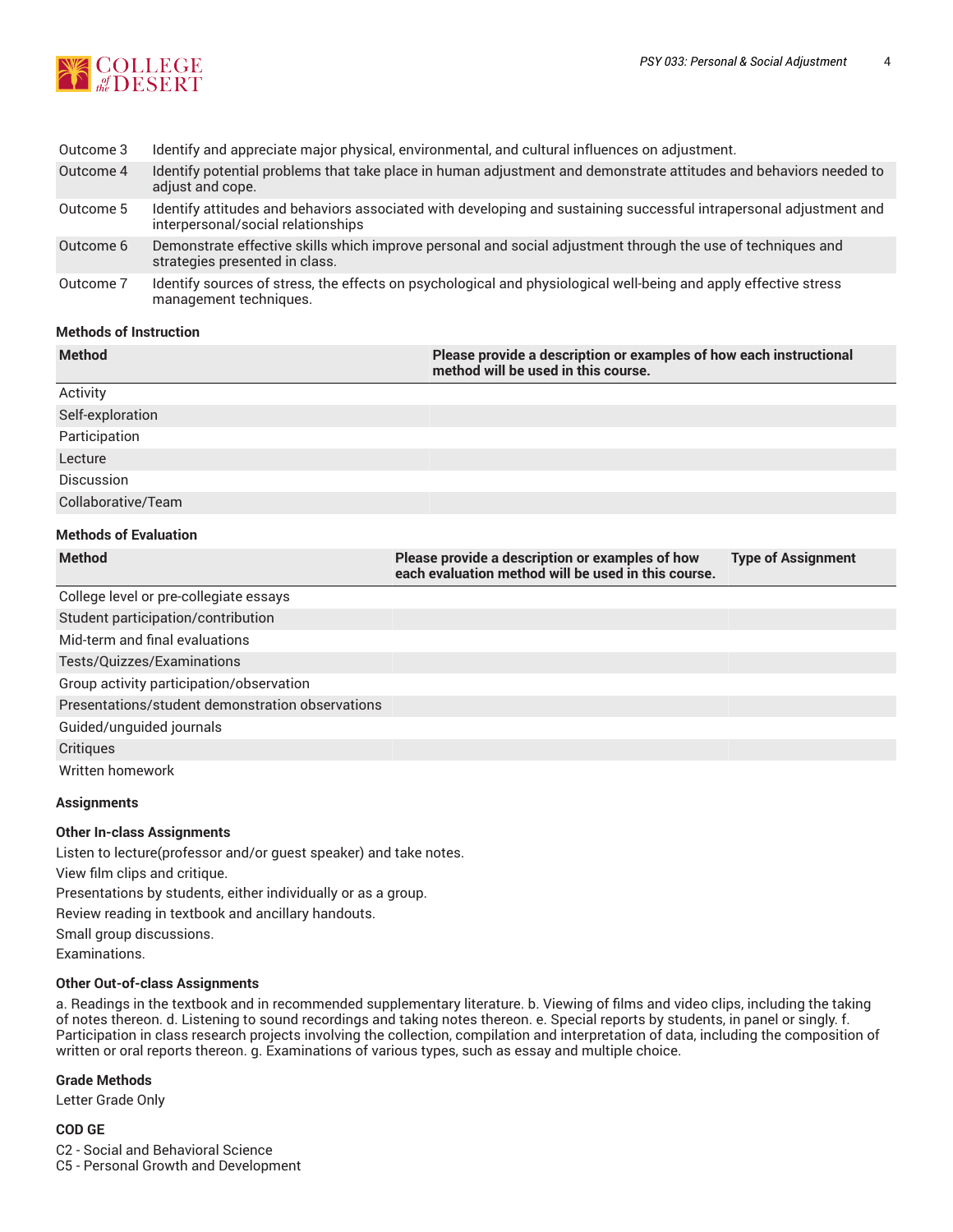

**CSU GE** D9 - Psychology E - Lifelong Understanding and Self-Development

## **MIS Course Data**

**CIP Code** 42.0101 - Psychology, General.

**TOP Code** 200100 - Psychology, General

**SAM Code** E - Non-Occupational

**Basic Skills Status** Not Basic Skills

**Prior College Level** Not applicable

**Cooperative Work Experience** Not a Coop Course

**Course Classification Status** Credit Course

**Approved Special Class** Not special class

**Noncredit Category** Not Applicable, Credit Course

**Funding Agency Category** Not Applicable

**Program Status** Program Applicable

**Transfer Status** Transferable to both UC and CSU

**C-ID** PSY 115

**Allow Audit** No

**Repeatability** No

**Materials Fee** No

**Additional Fees?** No

# **Approvals**

**Board of Trustees Approval Date** 12/15/2017